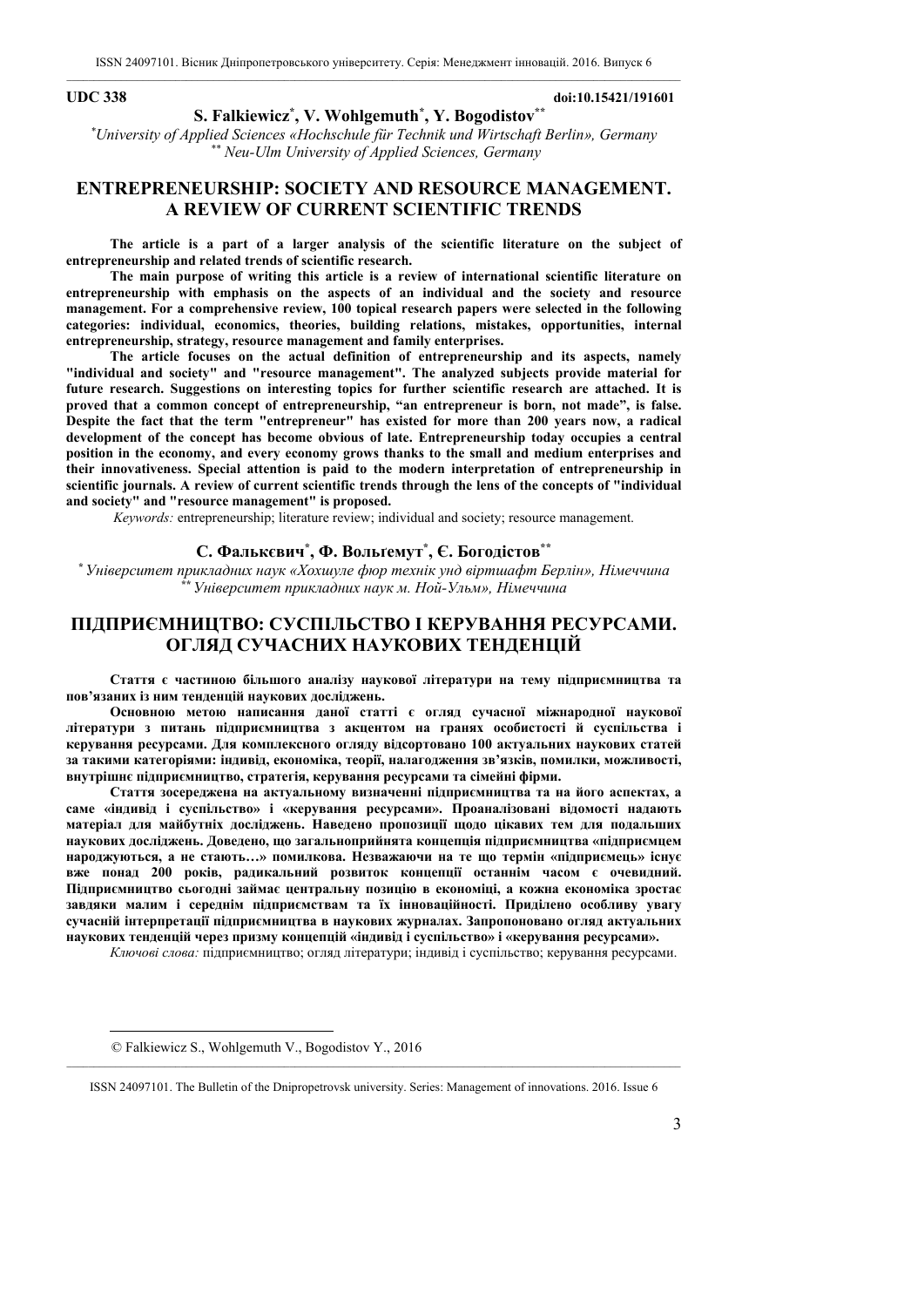## **С. Фалькевич\* , Ф. Вольгемут\* , Е. Богодистов\*\***

*\* Университет прикладных наук «Хохшуле фюр техник унд виртшафт Берлин», Германия \*\* «Университет прикладных наук г. Ной-Ульм», Германия*

# **ПРЕДПРИНИМАТЕЛЬСТВО: ОБЩЕСТВО И УПРАВЛЕНИЕ. ОБЗОР СОВРЕМЕННЫХ НАУЧНЫХ ТЕНДЕНЦИЙ**

 **Статья является частью большего анализа научной литературы на тему предпринимательства и связанных с ним тенденций научных исследований. Основная цель данной статьи – представить обзор современной международной научной литературы по вопросам предпринимательства с акцентом на гранях личности и общества и управления ресурсами. С целью предоставления комплексного обзора отсортировано 100 актуальных научных статей по следующим категориям: индивид, экономика, теории, налаживание связей, ошибки, возможности, внутреннее предпринимательство, стратегия, управление ресурсами и семейные фирмы. Эта статья сосредотачивается на актуальном определении предпринимательства и на его аспектах, а именно «индивид и общество» и «управление ресурсами». Проанализированные сведения предоставляют материал для будущих исследований. Предложены интересне темы для дальнейших научных исследований. Доказано, что общепринятая концепция предпринимательства «предпринимателем рождаются, а не становятся ...» ошибочна. Несмотря на то что термин «предприниматель» существует уже более 200 лет, радикальное развитие концепции в последнее время очевидно. Предпринимательство сегодня занимает центральную роль в экономике, а каждая экономика растет благодаря малым и средним предприятиям и их инновационности. Уделено особое внимание современной интерпретации предпринимательства в научных журналах. Предложен обзор актуальных научных тенденций через призму концепций «индивид и общество» и «управление ресурсами».** 

*Ключевые слова*: предпринимательство; обзор литературы; индивид и общество; управление ресурсами.

**Introduction.** Entrepreneurship is a buzzword heard in modern daily business practice and we wanted to know exactly what it means today and how is it being studied  $\frac{1}{4}$  academically. From the late 18<sup>th</sup> to early 19<sup>th</sup> century the concept of an entrepreneur, French for *one who undertakes*, was developed by the economists Richard Cantillon, Nicolas Baudeau and Jean-Baptist Say. In 1821, Say describes entrepreneurship as an individual who took knowledge and used it to manufacture a product [20, р. 271]. Our research exposes that the old common conception that an entrepreneur is ultimately born and not created, is simply not true. While it has been almost 200 years since the concept of an entrepreneur has emanated, our assumption that the field has developed drastically, especially since entrepreneurship nowadays holds a «central role in the economy» [Ibid., р. 273], is clear as any economy is built on the backs of small and midsized businesses and their innovativeness [38, р. 495]. With such importance we look at what is considered the most widely accepted, *modern* interpretation of entrepreneurship by academics in academic journals. Moreover, we introduce an overview of the recent research trends in two facets concerned with entrepreneurship: individual and society and resource management.

**Objectives.** The main goal of this paper is to provide an overview of the recent international academic literature on entrepreneurship with a focus on the facets of individual and society and resource management.

**Results.** To begin our overview on *modern* entrepreneurship we first looked at its definition in the most commonly cited articles in journals written specifically about entrepreneurship. Utilizing *Google Scholar* we searched for the keyword «entrepreneurship» and compared the top three results. The most citied article, as of June 2015, is the publication «Innovation and Entrepreneurship» by Peter Drucker [10], with 8,002 cites followed by the article «The Promise of Entrepreneurship as a Field of

 $\_$  , and the state of the state of the state of the state of the state of the state of the state of the state of the state of the state of the state of the state of the state of the state of the state of the state of the ISSN 24097101. The Bulletin of the Dnipropetrovsk university. Series: Management of innovations. 2016. Issue 6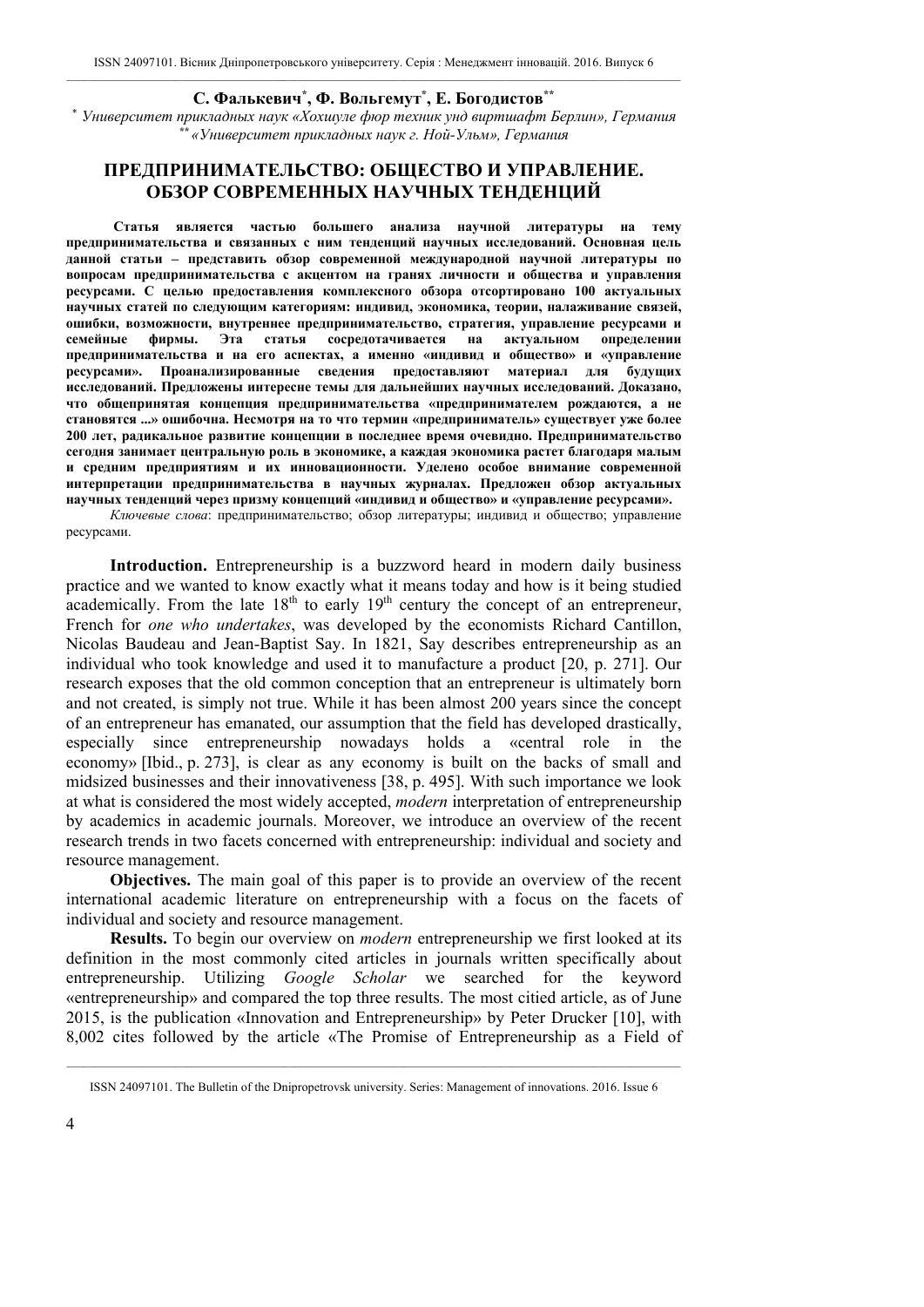Research» (hereon referred to as «The Promise») by Scott Shane and Sankaran Venkataraman [27], with 7,742 citations. Finally the publication «Competition and Entrepreneurship» by Israel Kirzner [19], was cited 6,400 times. We decided to deploy the definition by Shane and Venkataraman [27] as our core definition for the following reasons: firstly, it was one of the most recent and popular definitions; secondly, it was a journal (and not a book) definition, which shows it actuality and academic acceptance; thirdly, multiple revisions of Drucker's book were published between 1985 and 2014 but the definition remained almost unchanged and, thus, did not appear up-to-date; and, finally, alternative definition by Drucker focuses more on the relationship between innovation and entrepreneurship whereas «The Promise» focuses solely on what entrepreneurship's specific definition is.

According to Shane and Venkataraman [27], entrepreneurship is the identification and exploitation of opportunities. While new business creation is a part of entrepreneurship, the process itself is not included in the definition. Shane and Venkataraman argue that the type of person and the individual or group characteristics influence the recognition (or lack thereof) of opportunities and just how beneficial the opportunities can be. To come to this conclusion, Shane and Venkataraman [Ibid., р. 220] first postulated the following three main questions of why, when, and how:

1. «Opportunities for the creation of goods and services come into existence». Opportunities come in two forms: factor markets and new product markets [Ibid., р. 220]. In order for entrepreneurship to occur, there has to be a difference in opinions on the value of resources between the owners and the entrepreneurs wishing to acquire them to produce. «The differentiation of opinions depends on many factors from having different feelings to one party holding more information over the other party due to imperfect economies» [Ibid., р. 221].

2. «Some people and not others discover and exploit these opportunities». Since people have different opinions, not every opportunity is recognized by every person. There are two main factors pertaining to the discovery of opportunity: having previous information that can help now and/or having the correct frame of mind to see an opportunity [Ibid., р. 221–222].

3. «Different modes of action are used to exploit entrepreneurial opportunities».

The connection between the characteristics of an opportunity and the characteristics of an individual play an important role in explaining why someone might act on an opportunity or not, and the most important factor is the expected value or return the opportunity will provide should the action be performed. But not all people perceive the same value presented by an opportunity, but more importantly the costs attributed to that action vary from person to person and therefore have a different effect on the expected value. The knowledge gained from previous entrepreneurial ventures or from other work experience broadens the chance of opportunities being acted on as they provide invaluable knowledge and more realistic expected value [Ibid., р. 222–223].

After receiving the Academy of Management Review Decade Award in 2010, two years later Shane and Venkataraman both separately published follow-ups to «The Promise» addressing critics and adding supplementary information. Both authors added different new aspects to their original work and pursue the development of entrepreneurship as a scholarly field of study to further aid its maturation.

Shane's [28] reflection on his joint work «The Promise» is clearly structured to differentiate entrepreneurship as its own unique field of science. He lists four main points in his proposals defense of entrepreneurship being more than just firm creation [Ibid., р. 13].

 $\_$  , and the state of the state of the state of the state of the state of the state of the state of the state of the state of the state of the state of the state of the state of the state of the state of the state of the ISSN 24097101. The Bulletin of the Dnipropetrovsk university. Series: Management of innovations. 2016. Issue 6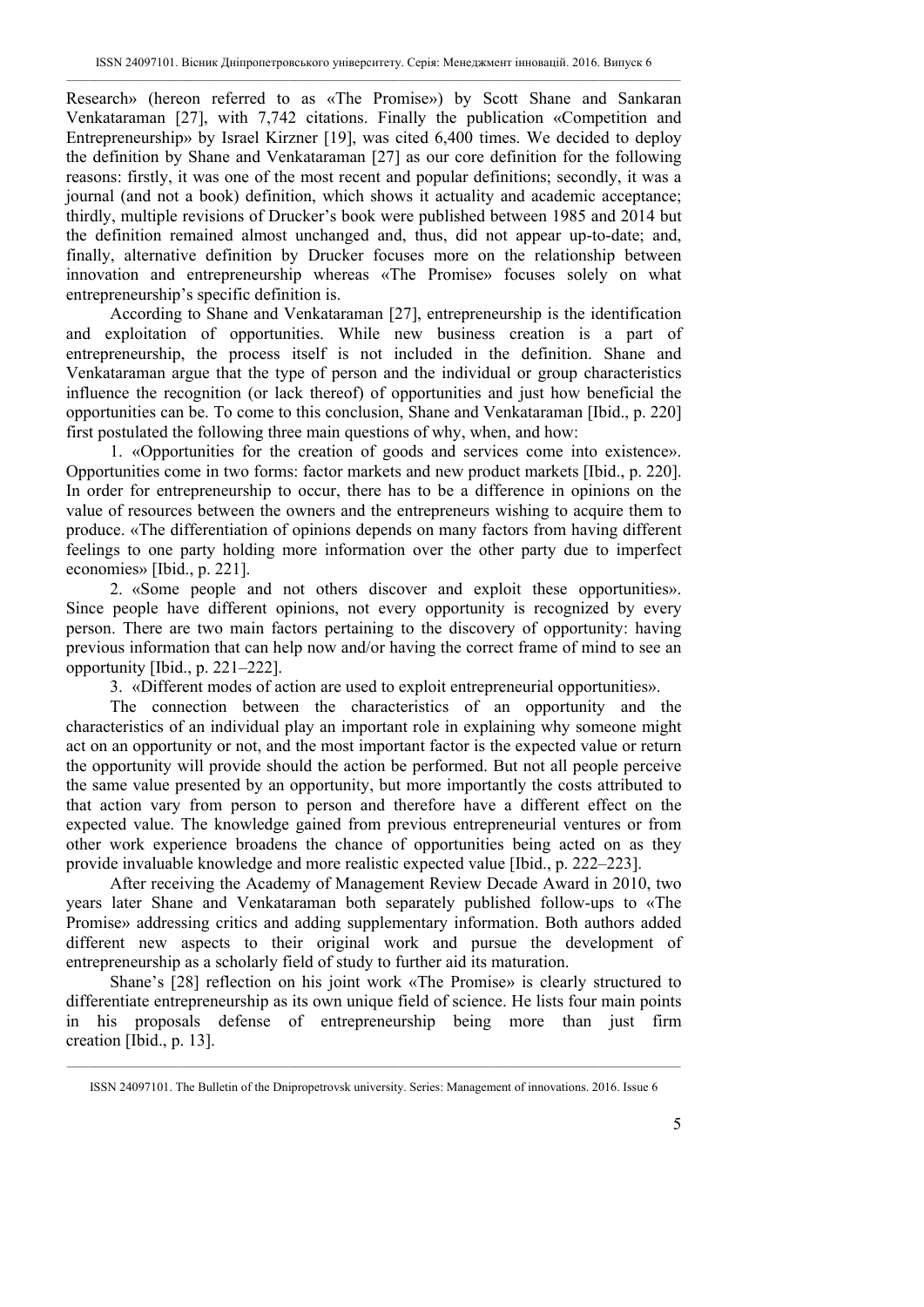1. Entrepreneurship should be seen by scholars as more than just an analysis of individual characteristics on who can be a more successful entrepreneur than another as was also mentioned in «The Promise». But he repeats this again as the emphasis on entrepreneurial opportunities needs the same amount of focus as individual characteristics have received so far: it is an equal nexus between the individual and opportunities [Ibid., р. 15].

2. Continuing with the emphasis that entrepreneurship is more than just about an individual, he goes deeper and says that it is a set process that cannot be defined only by people's characteristics. But even though the field has «largely adopted this process perspective» [28, р. 14] he signifies three areas which require more information:

‐ how to exploit opportunities in an existing organization;

‐ how an entrepreneur identifies opportunities, formulates ideas, and assesses outcomes;

‐ how an entrepreneur can identify and exploit high potential opportunities before others identify them.

3. Touching upon the core quote of the «nexus between opportunities and individuals» from «The Promise» [Ibid., р. 15], Shane defends against criticism that opportunities must always be profitable or else no one would pursue them. He counters that the opportunities must merely be used to create «new goods, services, raw materials, and organizing methods could be introduced and sold at greater than their cost of production exceeds zero» [Ibid., р. 15].

4. Finally, «The Promise» in 2000 does not explain very clearly the importance of resource recombination, creation of new means-end relationships, and the relationship between innovation and entrepreneurship [Ibid., p. 17] as it focuses on the big picture of entrepreneurship and not a part of it and therefore he expands on it further.

Venkataraman, on the other hand, also stresses the importance for entrepreneurship to be studied beyond a social science and be seen as a science of the artificial. He argues that this would allow for a less casual description of entrepreneurship and for even more in-depth analysis through variable modification [37, р. 24]. This change to a more formal science would be released through three key points:

1. The realization that opportunities are made and not just discovered is paramount. Since opportunities are developed through the interactions between stakeholders as well as actions taken by the enterprise, by utilizing the available materials on hand this allows for opportunities to be viewed as artifacts and be studied as such [Ibid., p. 26].

2. Recombination and transformation in a business can have an impact on each other in an enterprise. A combinational process is good for describing an entrepreneurial unique good or service whereas a transformational process provides deeper insight as more avenues of decision are decided upon throughout the process. This decision process is also a core requirement when trying to study something as a science of the artificial. Furthermore, Venkataraman also explains that throughout a transformational process the stakeholders involved work hard throughout the process and build stronger relationships between each other allowing for further opportunity discovery and exploitation [Ibid., р. 28].

 $\_$  , and the state of the state of the state of the state of the state of the state of the state of the state of the state of the state of the state of the state of the state of the state of the state of the state of the ISSN 24097101. The Bulletin of the Dnipropetrovsk university. Series: Management of innovations. 2016. Issue 6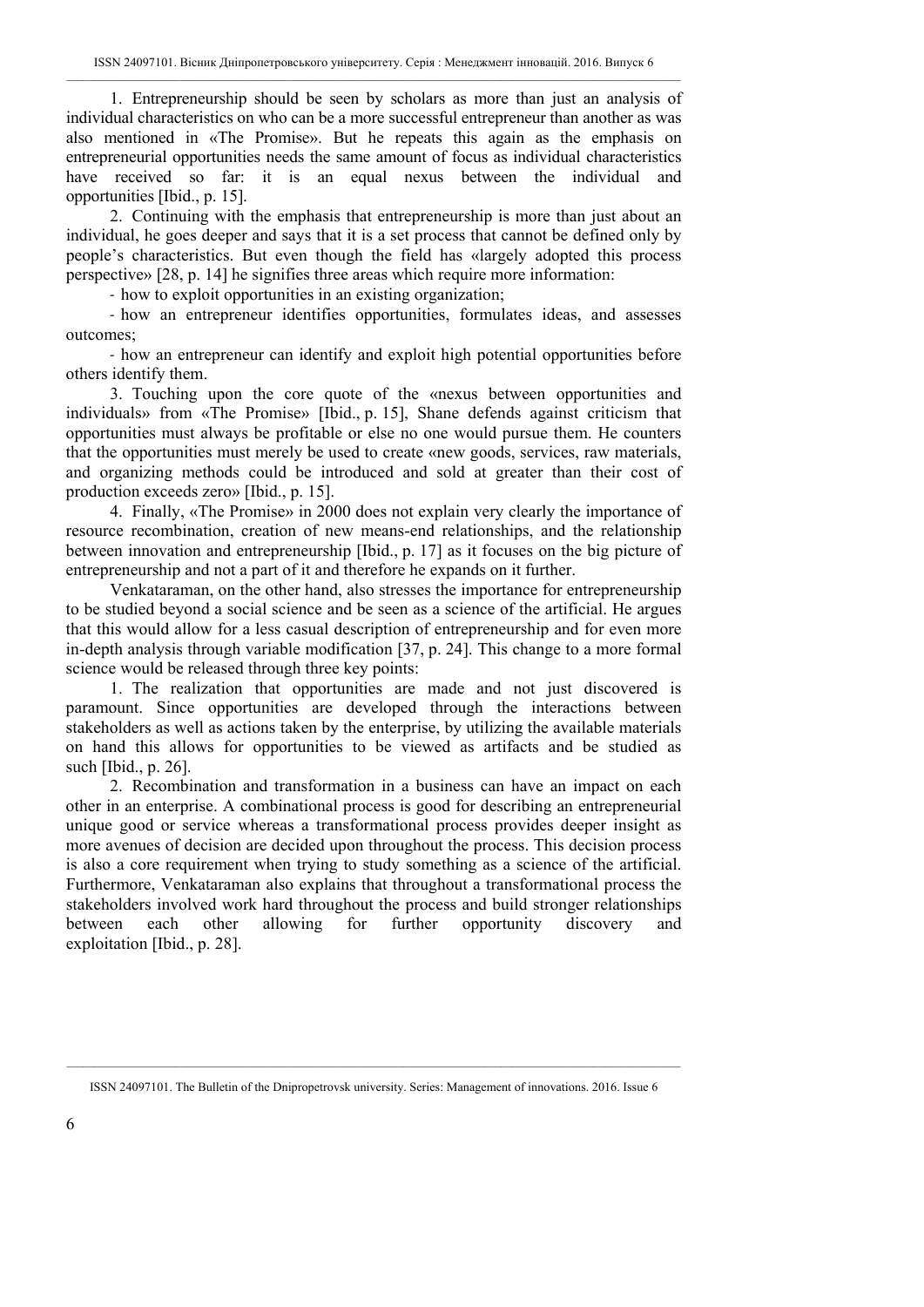3. As action and interaction between stakeholders was discussed in the first point, Venkataraman proposes a second nexus: action and interaction. This nexus would focus mainly on why opportunities are available for some people but even more importantly is why they are not for others. The study of resource usage and availability as well as the unique aspect of bricolage further propagates the idea of looking at entrepreneurship as a science of the artificial. Finally, combining this new nexus with study of markets and their available opportunities allows for their study under the science of the artificial as well [Ibid., p. 29].

By including all these aspects to the definition of entrepreneurship we receive a modern academic view describing what entrepreneurship actually entails. Clearly, the definition can never be complete as entrepreneurship is broad, complex, relatively abstract concept, and none of the definitions covers all individual aspects pertaining to it such as the effects of innovation, intrapreneurship, risk management, and many others. What the definition above does do is try to shift the core view of entrepreneurship of being all about having the right personality or traits to realizing that while those are beneficial, opportunities still exist if one has them or not. The importance of studying opportunities is just as important as studying the individual. As the following section of analysis of 100 recent journals will show, Shane and Venkataraman's definition provides a basis to modern academic research in the field of entrepreneurship.

**Methodology.** In order for us to sort which journals to analyze, we first looked for high quality publications amongst the sea of published literature. Utilizing the website harzing.com [13], we acquired the March  $2015$  ranking list published by Dr. Anne Harzing. She is an expert in International Management and publishes a list on her personal website ranking academic journals. Her «Journal Quality List» [Ibid.] has multiple ranking categories listed side by side in the ranking list. As this thesis is written in Germany, we decided to use the ranking system prepared by the Verband der Hochschullehrer für Betriebswirtschaft (VHB) which is designed for university professors in the business field [8]. As there are many grades of ranking in the VHB for each journal (A+, A, B, C, D, E) we decided to only take American published journals with a rank of A+ and A as this indicates articles of only the highest quality and most relevance. The aspect of who individually determines the rank in the VHB, and why, is beyond the scope of our work. This brought our journal list to the 10 journals, as listed in tabl. 1.

Table 1

| Top To American business journals as rained by the valid $[0, 10]$ |                    |  |
|--------------------------------------------------------------------|--------------------|--|
| Journal                                                            | <b>VHB</b> Ranking |  |
| Academy of Management Journal                                      | A+                 |  |
| Academy of Management Review                                       | A+                 |  |
| Administrative Science Quarterly                                   | $A^+$              |  |
| Entrepreneurship: Theory & Practice                                | А                  |  |
| Journal of Business Venturing                                      | Α                  |  |
| Journal of International Business Studies                          | A                  |  |
| Journal of Management                                              | B                  |  |
| Journal of Product Innovation Management                           | А                  |  |
| Organization Science                                               | А                  |  |
| Strategic Management Journal                                       | Α                  |  |

**Top 10 American business journals as ranked by the VHB [8; 13]** 

 $\overline{a}$ <sup>1</sup> We included this journal due to most other ranking systems in Harzing's list giving it a higher rank [13].

 $\_$  , and the state of the state of the state of the state of the state of the state of the state of the state of the state of the state of the state of the state of the state of the state of the state of the state of the ISSN 24097101. The Bulletin of the Dnipropetrovsk university. Series: Management of innovations. 2016. Issue 6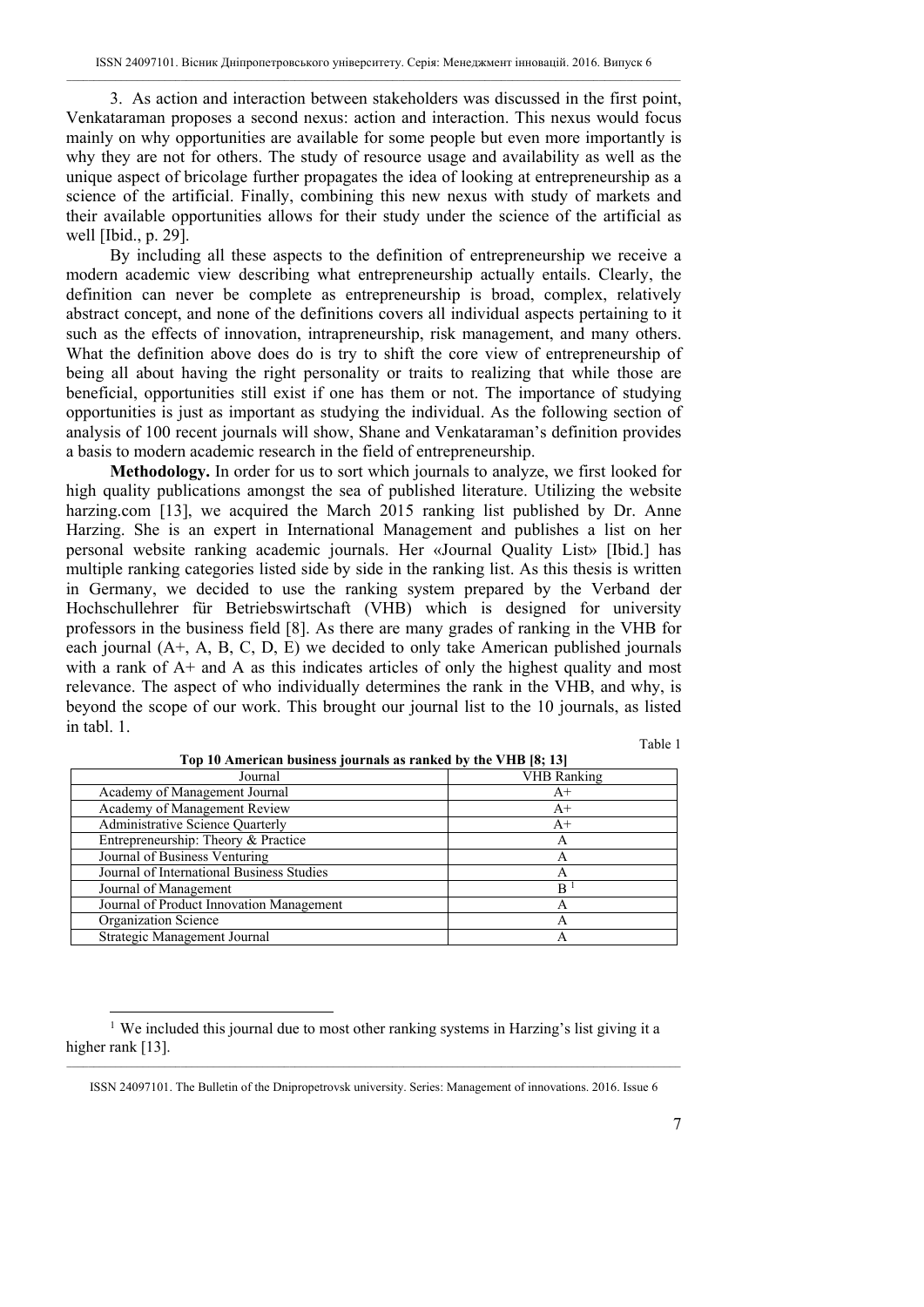Within these 10 journals we decided to take 10 of the most recently published articles with entrepreneurship being listed in the title and/or abstract since an analysis of 100 journals is a manageable number for our work. While the articles were ultimately chosen subjectively, we felt we made sure the focus was on entrepreneurship itself and not mentioned in passing or merely to support an argument. Furthermore, the 100 articles were then systematically categorized into main themes and further categorized into subthemes as we find this is an ideal approach when giving a research overview. We also want to make it clear that we summarized the articles and reference their conclusions and discussions. In the following sections, the main and sub-categories will be analyzed and their trends will be observed.

**Trends in entrepreneurship.** Coincidentally, from the 10 academic journals selected, with 10 articles taken from each journal, we discovered 10 trending categories. While these categories are subjectively sorted, we feel that within each category the articles follow a common topic of research. It is expected that each article does not only fit in to one category as many fit easily into two or three, but we further split the articles in each category in to sub-categories. Listed in tabl. 2 are the categories with the number of articles belonging to each category, but it must be noted that the number of articles per category varies (due to current academic interest) which is important for our observation of what is currently being studied in entrepreneurship.

Table 2

| 100 al tienes urviueu mito categories |                                 |  |  |
|---------------------------------------|---------------------------------|--|--|
| Category                              | Number of articles per category |  |  |
| Society and the Individual            | 24                              |  |  |
| Economics                             | ι4                              |  |  |
| <b>Theorems</b>                       | 13                              |  |  |
| Networking and Ties                   | 12                              |  |  |
| Failure and Exit Strategy             | 10                              |  |  |
| Opportunities                         |                                 |  |  |
| Intrapreneurship                      |                                 |  |  |
| Strategy                              |                                 |  |  |
| Resource Management                   |                                 |  |  |
| Family Influence                      |                                 |  |  |

**100 articles divided into categories** 

**Society and the individual.** The largest category, which we discovered, is that most focus of scholarly research continues to be on the effects of society and an individual's personality on entrepreneurship. With almost a quarter of all reviewed articles pertaining to this category we further broke it in to three sub categories: *personality*, *behavior*, and *society*, as seen in fig. 1.

We define personality and behavior as described in the Oxford dictionary as «the combination of characteristics or qualities that form an individual's distinctive character» [23] and «the way in which one acts or conducts oneself, especially towards others» [22] respectively. Therefore, we describe key distinction between these two categories simply as the difference between the way an entrepreneur *is* and how they *act*. For the third subcategory, we distinguished a number of articles which take the approach on how society, as an outside effect, influences an entrepreneur.

 $\_$  , and the state of the state of the state of the state of the state of the state of the state of the state of the state of the state of the state of the state of the state of the state of the state of the state of the ISSN 24097101. The Bulletin of the Dnipropetrovsk university. Series: Management of innovations. 2016. Issue 6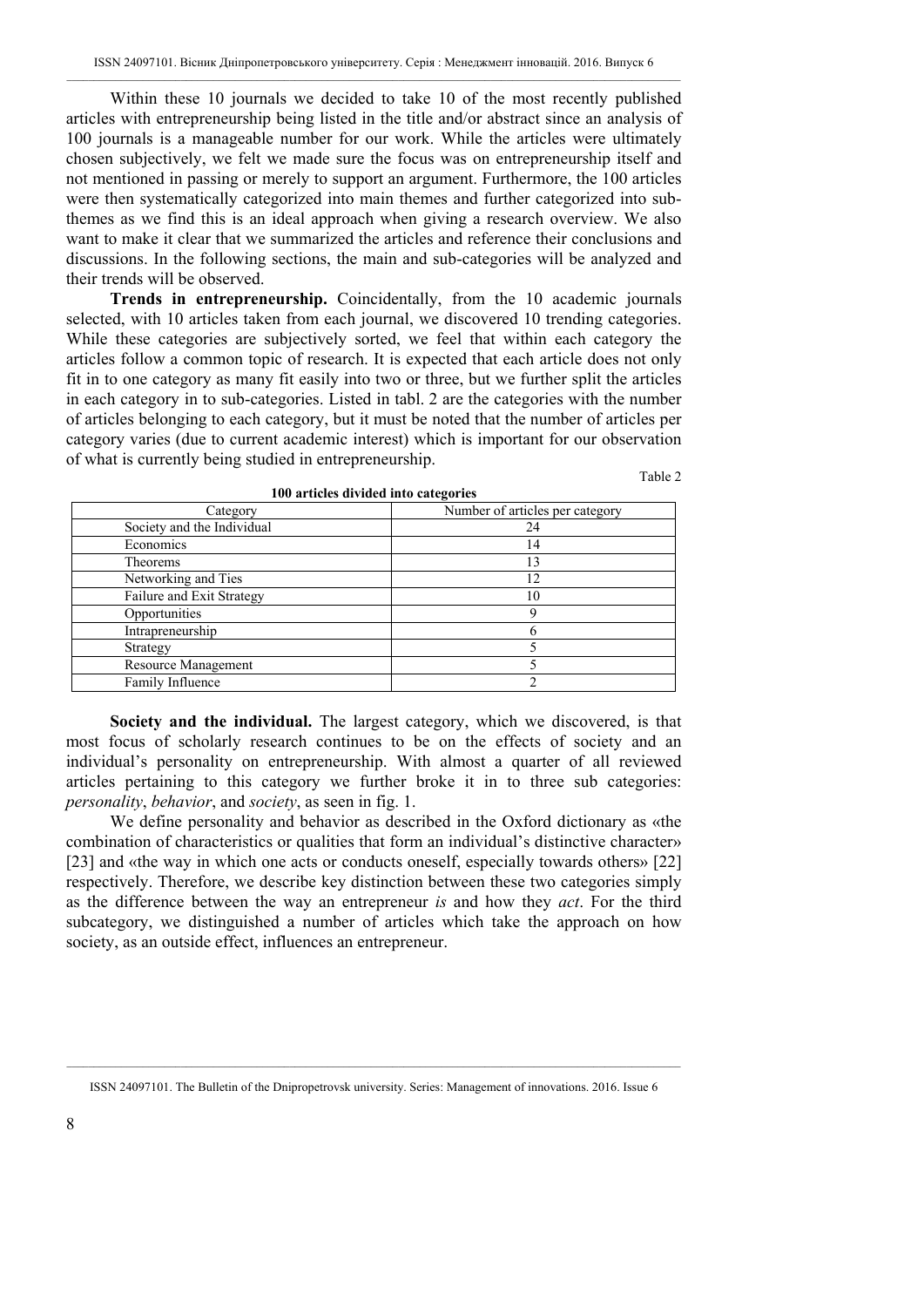|             | Sub-            |                                                        |                    |
|-------------|-----------------|--------------------------------------------------------|--------------------|
| Category    | category        | <b>Focus</b>                                           | <b>Article</b>     |
|             |                 |                                                        |                    |
|             |                 | Successful frame of mind                               | [21]               |
|             |                 | Creative personality analysis                          | 26]                |
|             |                 | Mental preparation for turning intentions into actions | 361                |
|             |                 | Founder identity imprinting                            | [11]               |
|             |                 | Optimism and social cognitive perspective              | [15]               |
|             | Personality     | Relation between commitment and success                | $\left[24\right]$  |
|             |                 | Psychological capital effect on stress                 | [4]                |
|             |                 | Comparative international entrepreneurship             | $32^{\circ}$       |
|             |                 | Benefits of managerial characteristics and experience  | [9]                |
| Society and |                 | Entrepreneurial motivation across cultures             | [33]               |
| the         |                 |                                                        |                    |
| Individual  |                 | Relationship between behavior and intentions           | [17]               |
|             |                 | Perceived progress effect on intensity                 | 34                 |
|             |                 | Rate of progress vs. outcome                           | $18$ ]             |
|             |                 | Influence of «affect' on cognition»                    | [5]                |
|             | <b>Behavior</b> | Action dependency on proximity                         | [1]                |
|             |                 | Entrepreneurial activity and social context            | $29$ ]             |
|             |                 | Effect of time and society on action                   | $\lceil 14 \rceil$ |
|             |                 | Entry timing and decision making                       | $\overline{39}$    |
|             |                 | Behavior and successful intelligence                   | [6]                |
|             |                 |                                                        |                    |
|             |                 | Influence of society on maturity                       | 30                 |
|             |                 | Social status and shame effect on interest             | [7]                |
|             | Society         | Institutional collectivism vs. performance orientation | $\overline{[2]}$   |
|             |                 | Institutional collectivism vs. performance orientation | 31                 |
|             |                 | Social transmitters and influence                      | [16]               |
|             |                 |                                                        |                    |

#### **Fig. 1. Articles studying the society and the individual**

The largest subcategory entails entrepreneurial *personalities* and characteristics whereby studies list the optimal traits and cognitive requirements to be a prosperous entrepreneur. People with a creative personality have a higher chance being successful and discovering opportunities, although it is not a requirement for success, and additionally creativity has a tendency to be genetic [26]. Furthermore, self-control is a requirement to overcome negative emotions, such as self-doubt and fear [36, р. 1], in order to be able to turn desire in to action [21, р. 489]. The more devoted an entrepreneur is to their entrepreneurial activity by focusing on it full time, as opposed to part time, the more it allows a greater focus of their strong traits and reduces stress and risk of failure [24, р. 936]. Although reducing stress is never a futile process, entrepreneurs tend to be able to manage stress better on average compared to the average person and older entrepreneurs can manage the stress even better than their younger counterparts [4, р. 16–19]. Personalities can be grouped in to three main general identities: those who want a successful firm, those who want to help the community, and those who wish to influence society through their firms. These identities are important as they have an ever lasting imprint on the firm throughout its existence [11, р. 941–945]. For an entrepreneur it is also important that they are not unjustifiably over-optimistic as the ability to take a look in hindsight is important to maintain a proper perspective [15, р. 473]. A combination of experience and willingness to take risks affects firm performance especially at early stages, to a point where the overall riskiness overtakes personal attributes and performance totally relies on past

 $\_$  , and the state of the state of the state of the state of the state of the state of the state of the state of the state of the state of the state of the state of the state of the state of the state of the state of the ISSN 24097101. The Bulletin of the Dnipropetrovsk university. Series: Management of innovations. 2016. Issue 6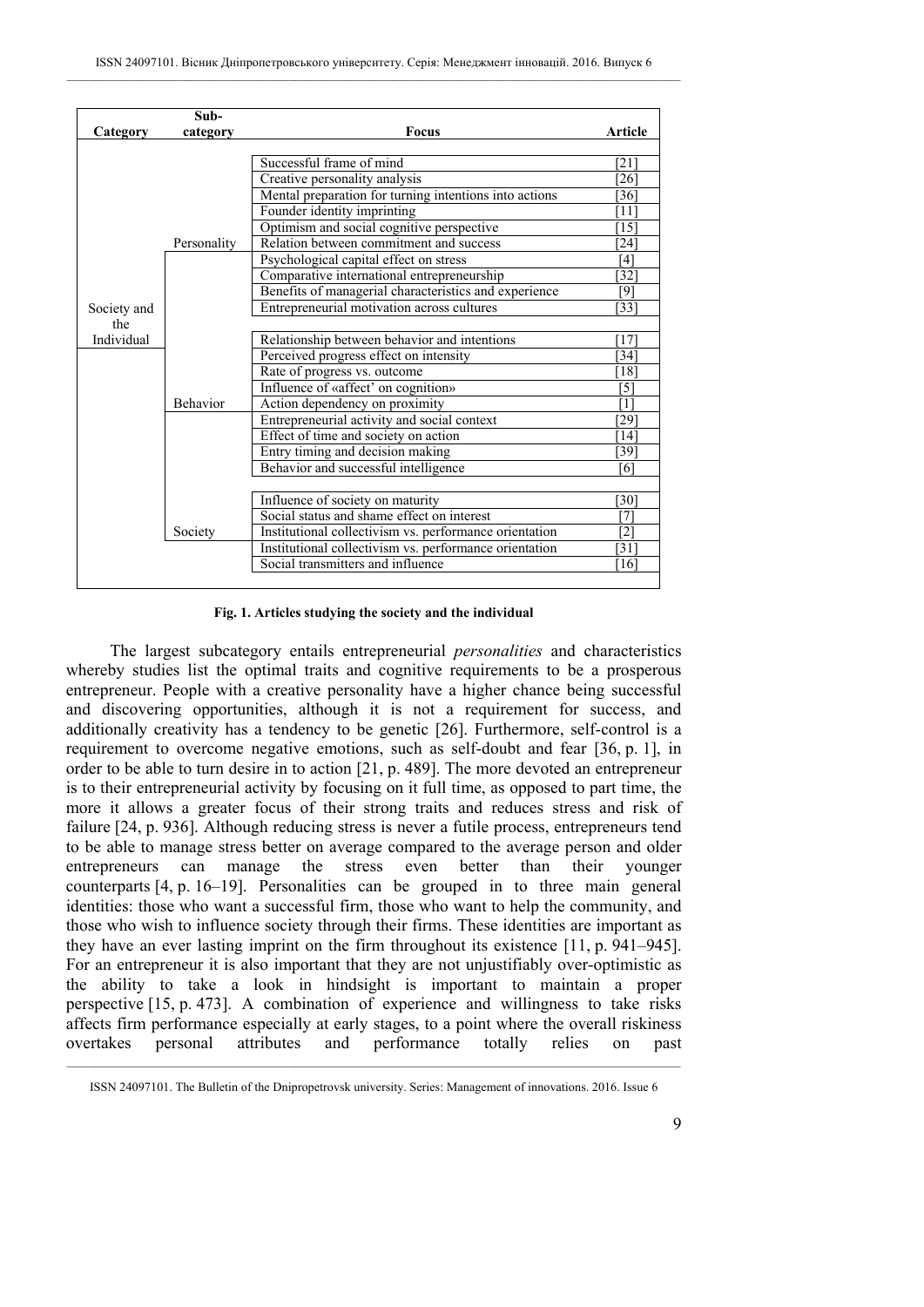experience [9, p. 14–16]. Ultimately what may satisfy in one culture does not necessarily fully hold the same value in another, especially when comparing Eastern and Western cultures, and is determined by one's ability to innovate, how much energy they have, willingness to take risk, and how much control they have over themselvesc [32, p. 26; 33, p. 289–291].

The *behavior* sub-category focuses on the utilization of an individual's characteristics to turn their ideas in to actions (see fig. 1). Just how much time that is devoted to the task, as well as their past experience in the field, has a large influence on the important action of when to enter the market and this in turn affects the success rate, especially if this is within a large or a small firm [17, р. 668–670; 39, р. 602–603]. If an entrepreneur develops a hobby into a business, then the rate is even higher. Furthermore, it is important to acknowledge that it does not ultimately matter how quickly a firm develops as it has no real difference on the outcome [18, р. 185]. How progress is perceived by an individual is directly related to their emotions, intelligence and how intense they continue to work and it is important that milestones are kept small and more manageable to keep the intensity high [5, p. 335–337; 6, p. 397; 34, p. 383–385]. Relationships between those in similar markets are much more vibrant the closer they are to each other and, in a cyclical process, allow further reception of new entrants more easily [1, р. 411–416; 14, р. 585]. The more time an entrepreneur spends on bureaucratic actions, the less they will pursue new opportunities and the less successful they will be in general [29, р. 407–409].

The *society* sub-category focuses on how culture as a whole directly influences an individual's characteristics depending on how much they support one another institutionally and socially, which directly influences their willingness to perform entrepreneurial actions (see Figure 1). As cultural norms vary all over the world, it makes sense that there are different degrees of willingness for people to engage in entrepreneurial activities. In general, individualistic societies have a more closed attitude towards others and limit their engagement with other businesses whereas a collectivistic society is the opposite [30, p. 603–606]. Entry in an individualistic-based culture is much easier as a new participant, but more difficult to grow in once a foothold is achieved whereas it is again the opposite for a collectivistic culture [2, p. 356–359; 31, p. 1360]. Furthermore, collectivism is quite common in East Asian countries where failure is also much more feared as it is seen as deeply shameful and limits entrepreneurship [7, р. 547–550]. Another large influence on entrepreneurial behavior and attitude is the time spent in post-secondary education where classmates have an effect on entry [16, p. 679–680].

**Resource management.** The *resource management* category has no sub-categories and these articles focus on the importance of resources and bricolage: using what is available (fig. 2). Firms acquire their resources through four symbolic actions by showing that their product or service's meaning is greater than just its use or provided service. Quality of stakeholder relationships, their achievements, their personal credibility, and organizational skills make up the symbolic actions required for getting resources and the acquisition process is moderated by uncertainty as well as by the similarity and quality of the resources [40, р. 98–100]. Furthermore, geographic location plays a role as some areas have a greater abundance of resources or better access to them, especially for firms that wish to internationalize. This leads to a clustering effect where some areas tend to have a higher concentration of certain businesses requiring certain resources where they are easier to acquire which is moderated by the scope and intensity of the firms internationalizing process [12, р. 285–286].

 $\_$  , and the state of the state of the state of the state of the state of the state of the state of the state of the state of the state of the state of the state of the state of the state of the state of the state of the ISSN 24097101. The Bulletin of the Dnipropetrovsk university. Series: Management of innovations. 2016. Issue 6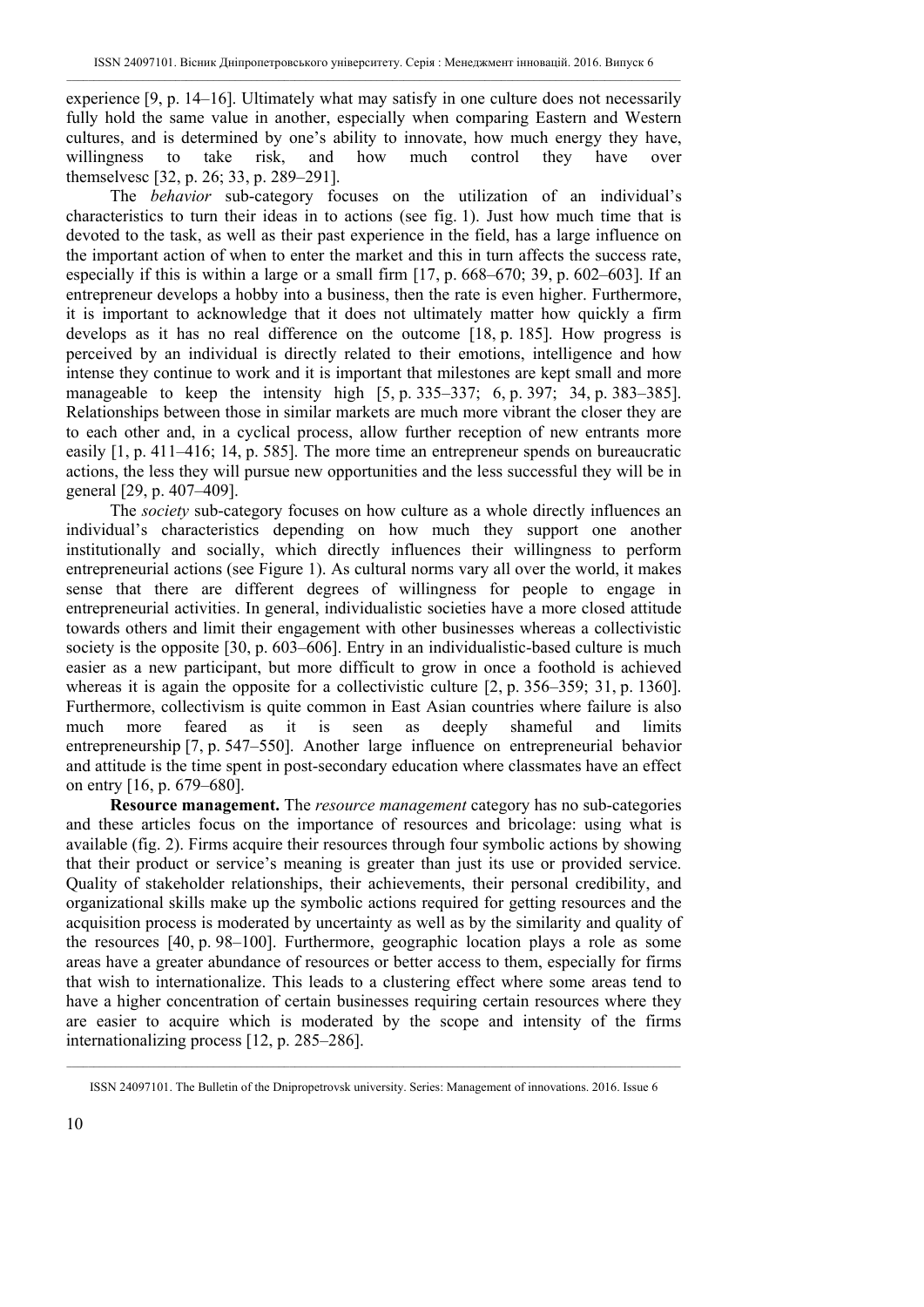| Category            | <b>Focus</b>                    | Article |
|---------------------|---------------------------------|---------|
|                     |                                 |         |
|                     | Making due with what is on hand |         |
|                     | Symbolic actions                | ī40     |
| Resource Management | Location influence              |         |
|                     | Affect supply and demand        | 35      |
|                     | Bricolage                       | 25'     |
|                     |                                 |         |

#### **Fig. 2. Articles studying the resource management**

In cases where an entrepreneurial firm has difficulty in acquiring resources for any reason, they often create what they can by capitalizing on any sources possible for example social, institutional or physical resources; often what are ignored from other more established firms. This in turn allows for value creation where otherwise would not be as well as at times new opportunities arise from the new combination of resources [3, р. 361–363]. Furthermore, the amount of bricolage a firm utilizes does not currently have a limit and should be seen as an effective managerial tool [25, р. 227]. But the using what is on hand also has negative implications, too. While resource scarcity increases supply opportunities it also has the counter effect of a reduction in identifying demand opportunities and vice versa. In general, this causes an over-focus on acquiring resources and can lead to missed opportunities from the demand side [35, р. 1008–1009].

**Conclusion.** Our paper encompasses a literature review of recent entrepreneurship articles covering the aspects: individuals and society, and resource management, and family firms. With this brief journal overview we hope to have given a better glimpse in to how the field of entrepreneurship has been defined as well as further studied. We do not attempt to claim a better grasp of entrepreneurship than the authors of the articles we analyzed, but to provide a reader friendly summary on current topics. Admittedly, the sample size is rather limited, but we believe it offers a clearer insight in to which directions academics are focusing more of their time and effort on.

Regarding a basic definition, we can only help to reinforce scholar's utilization of «The Promise» as the foremost prevalent definition of modern entrepreneurship. But this proposal is merely the building block for what is hopefully soon a greater definition as «The Promise», and its later reviews, offer enough theoretical propositions to guide for a broader definition in the future. Understandably, since entrepreneurship has so many facets and operates on multiple levels, it is hard, if not seemingly impossible, to give it one definition. But it is hopefully possible to define enough individual aspects to a point where then a general modern definition can be then obtained, which we believe has commenced in 2000.

From «The Promise» we see that the nexus between the individual and opportunities is indeed being developed, but the focus continues to remain primarily on the individual side. Furthermore, the trends throughout the majority of the analyses indicate a greater focus on the effects of culture on different aspects of entrepreneurship indicating that our proposed definition from «The Promise» could possibly be insufficient for non-Western orientated countries. Especially in those where failure is something to be avoided at all costs and can affect opportunity recognition, for many it is observed as a key step in the entrepreneurial lifecycle. Not only is culture a factor that can be differentiated, but also how politics supports, or oppresses, entrepreneurial actions has not been actively studied enough recently in detail either.

 $\_$  , and the state of the state of the state of the state of the state of the state of the state of the state of the state of the state of the state of the state of the state of the state of the state of the state of the ISSN 24097101. The Bulletin of the Dnipropetrovsk university. Series: Management of innovations. 2016. Issue 6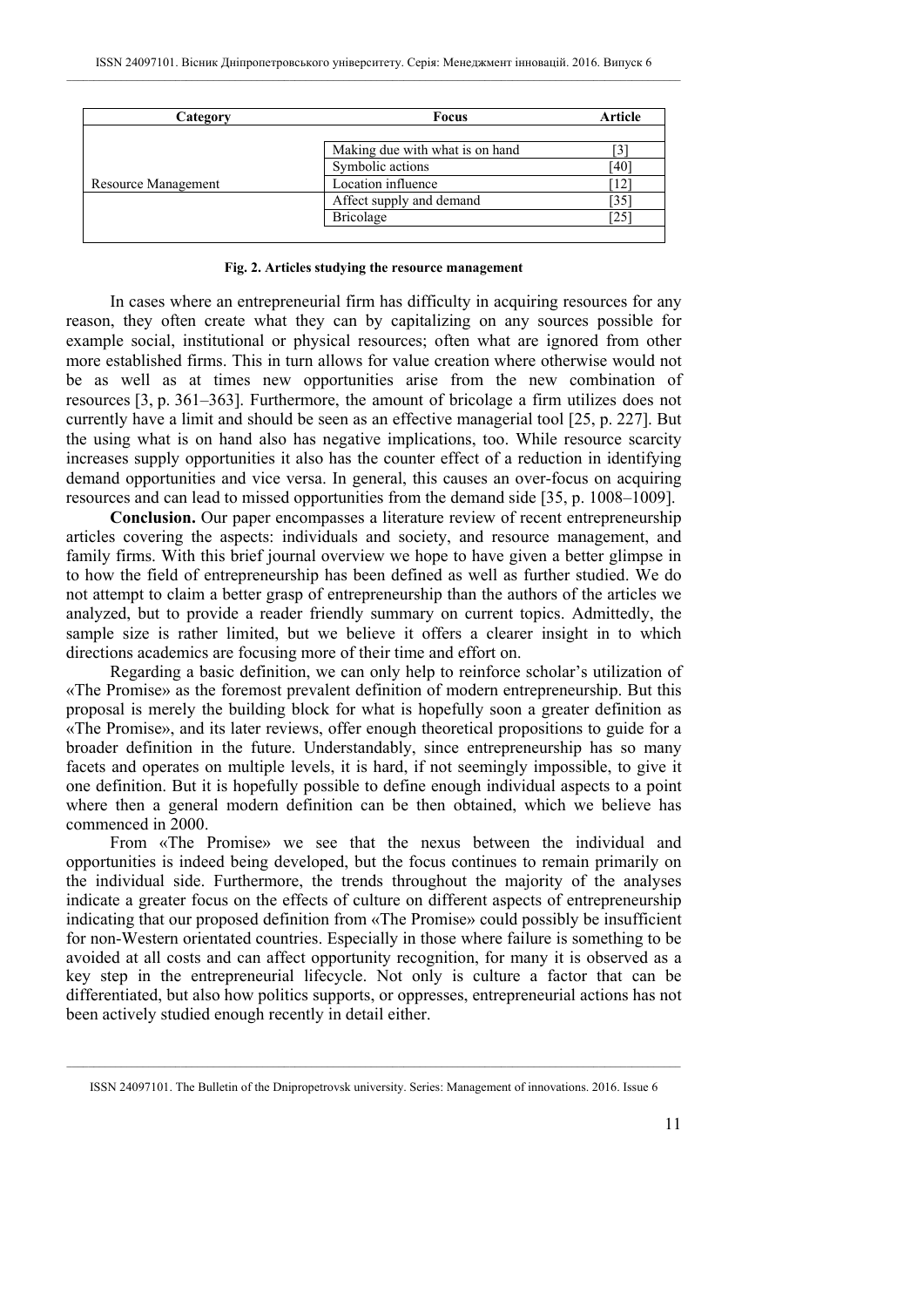With one quarter of our reviewed articles focusing on the individual, compared to the only 9 % looking at opportunities, we can clearly recommend further future research in the area of opportunity recognition and creation. Indeed, we recognize that all articles touch on other categories, which we have defined ourselves, and the 9% of articles focusing on opportunities is realistically somewhat higher. Various aspects of bricolage appear to be a trending aspect in the field as resources are generally hard to come by, especially in poorer parts of the world and this also coincides with Venkataraman's requirement in order for entrepreneurship to be seen as a science of the artificial as opposed to merely a social science, as previously mentioned. Studying opportunity creation through bricolage would push the field further as it affects every single size and type of business, regardless in which stage they are currently in.

# **Bibliographic references**

1. **Audia, P.** Organizational Foundings in Community Context: Instruments Manufacturers and Their Interrelationship with Other Organizations [Text] / P. Audia, J. Freeman, Reynolds P. Davidson // Administrative Science Quarterly. – 2006. – No.51  $(3)$ . – P. 381–419.

2. **Autio, E.** Consequences of Cultural Practices for Entrepreneurial Behaviors [Text] / E. Autio, S. Pathak, K. Wennberg **//** Journal of International Business Studies. –  $2013. - No. 44 (4) - P. 334-362.$ 

3. **Baker, T.** Creating Something from Nothing: Resource Construction through Entrepreneurial Bricolage [Text] / T. Baker, R. Nelson **//** Administrative Science Quarterly.  $-2005. -$  No. 50 (3).  $-$  P. 329–366.

4. **Baron, R.** Why Entrepreneurs Often Experience Low, Not High, Levels of Stress The Joint Effects of Selection and Psychological Capital [Text] / R. Baron, R. Franklin, K. Hmieleski // J. of Management. – 2013. – P. 1–27.

5. **Baron, R.** The Role of Affect in the Entrepreneurial Process [Text] / R. Baron // Academy of Management Review. – 2008. – No. 33 (2). – P. 328–340.

6. **Baum, J.** The Successful Intelligence of High-Growth Entrepreneurs: Links to New Venture Growth [Text] / J. Baum, B. Bird // Organization Science. – 2010. – No. 21

 $(2)$ . – P. 397–412.<br>7. **Begley**, **T.** The Socio-Cultural Environment for Entrepreneurship: A Comparison between East Asian and Anglo-Saxon Countries [Text] / T. Begley, W-L. Tan // J. of International Business Studies. – 2001. – No. 32 (3). – P. 537–553.

8. Complete list of the journals in VHB-JOURQUAL3. 2016. Verband der Hochschullehrer für Betriebswirtschaft [Electronic resource]. – Mode of access: http://vhbonline.org/service/jourqual/vhb-jourqual-3/gesamtliste/ [25 February 2016]. – Title from the screen.

9. **Dencker, J.** The Effects of Opportunities and Founder Experience on New Firm Performance: Opportunities, Founder Experience and New Firm Performance [Text] / J. Dencker, M. Gruber // Strategic Management J. – 2014. – No. 36 (7). – P. 1035–1052.

10.**Drucker, P.** Innovation and Entrepreneurship: Practice and Principles [Text] / P. Drucker. – New York: Harper&Row, 1985. – 277 р.

11.**Fauchart, E.** Darwinians, Communitarians, and Missionaries: The Role of Founder Identity in Entrepreneurship [Text] / E. Fauchart, M. Gruber // Academy of Management J. – 2011. – No. 54 (5). – P. 935–957.

12.**Fernhaber, S.** International Entrepreneurship and Geographic Location: An Empirical Examination of New Venture Internationalization [Text] / S. Fernhaber, B. Gilbert, P. McDougall // J. of International Business Studies. – 2008. – No. 39 (2). – P. 267-290.

 $\_$  , and the state of the state of the state of the state of the state of the state of the state of the state of the state of the state of the state of the state of the state of the state of the state of the state of the ISSN 24097101. The Bulletin of the Dnipropetrovsk university. Series: Management of innovations. 2016. Issue 6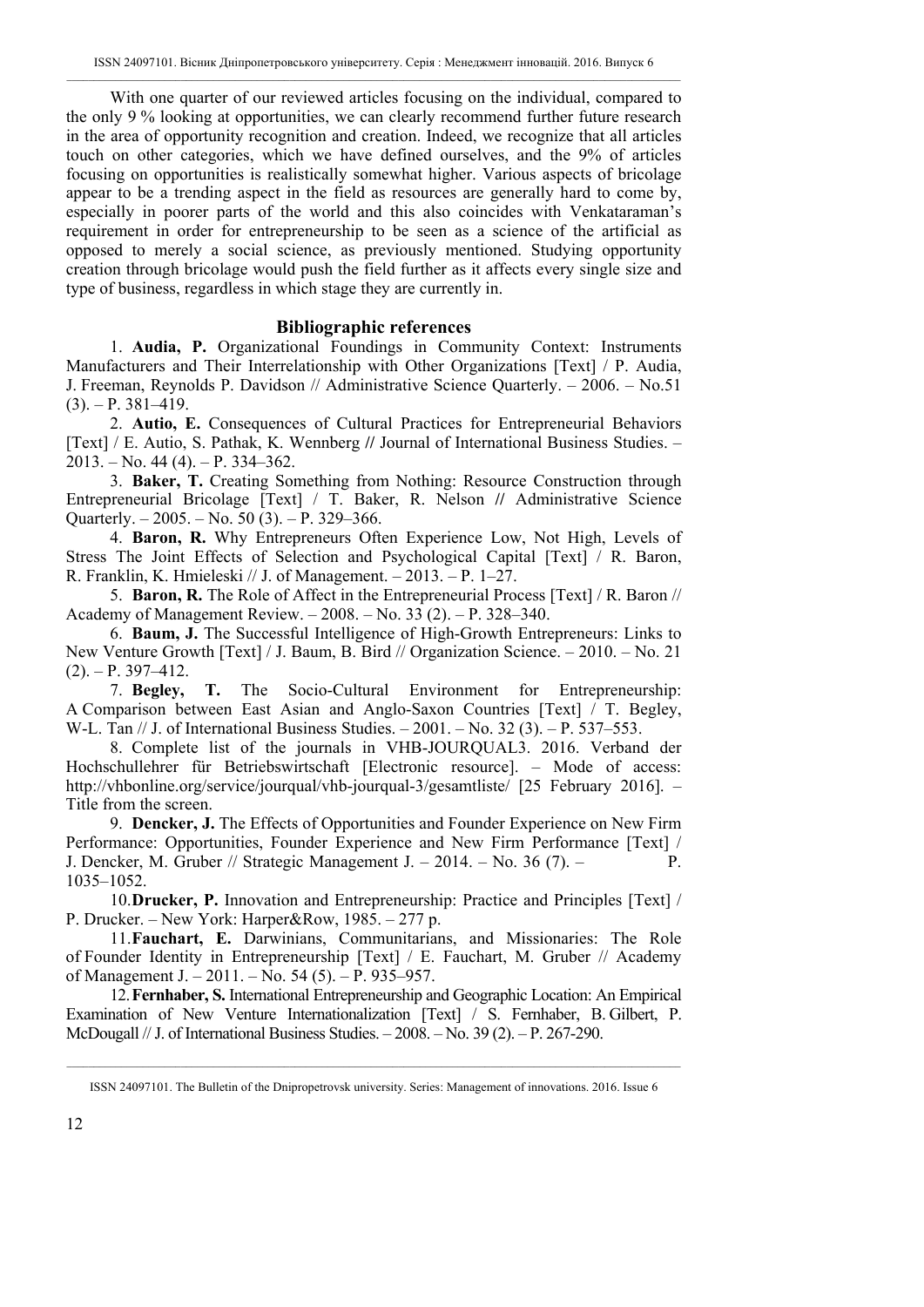13. **Harzing, A.** Research in International Management [Electronic resource] / A. Harzing.  $-$  2015. – Access mode: http://www.harzing.com/index.htm - 2015. – Access mode: http://www.harzing.com/index.htm  $[20$  March 2015]. – Title from the screen.

14.**Haveman, H.** How Entrepreneurship Evolves: The Founders of New Magazines in America, 1741-1860 [Text] / H. Haveman, J. Habinek, L. Goodman // Administrative Science Quarterly. – 2012. – No. 57 (4). – P. 585–624.

15.**Hmieleski, K.** Entrepreneurs' Optimism and New Venture Performance: A Social Cognitive Perspective [Text] / K. Hmieleski, R. Baron /**/** Academy of Management J. – 2009. – No. 52 (3). – P. 473–488.

16.**Kacperczyk, A.** Social Influence and Entrepreneurship: The Effect of University Peers on Entrepreneurial Entry [Text] / A. Kacperczyk // Organization Science. – 2013. – No. 24 (3). – P. 664–683.

17.**Kautonen, T.** Robustness of the Theory of Planned Behavior in Predicting Entrepreneurial Intentions and Actions [Text] / T. Kautonen, M. van Gelderen, M. Fink // Entrepreneurship Theory and Practice.  $-2015. -$  No. 39 (3).  $-$  P. 655–674.

18.**Kim, P.** The Tortoise versus the Hare: Progress and Business Viability Differences between Conventional and Leisure-Based Founders [Text] / P. Kim, K. Longest, S. Lippmann // J. of Business Venturing. – 2015. – No. 30 (2). – P. 185–204.

19.**Kirzner, I.** Competition and Entrepreneurship [Text] / I. Kirzner. – Chicago: University of Chicago Press, 1978. – 256 p.

20.**Koolman, G.** Say's Conception of the Role of the Entrepreneur [Text] / G. Koolman // Economica. – 1971. – No. 38 (151). – P. 269–286.

21.**Miller, D.** Bifurcating Time: How Entrepreneurs Reconcile the Paradoxical Demands of the Job [Text] / D. Miller, C. Sardais **//** Entrepreneurship Theory and Practice. – 2015. – No. 39 (3). – P. 489–512.

22.Oxford Online Dictionary. Behaviour – Definition of Behaviour in English from Oxford Dictionary. 2015. [Electronic resource]. – Access mode: the Oxford Dictionary. 2015. [Electronic resource]. – Access mode: http://www.oxforddictionaries.com/definition/english/behaviour [2 June 2015]. – Title from the screen.

23.Oxford Online Dictionary. Personality – Definition of Personality in English from the Oxford Dictionary. – 2015 [Electronic resource]. – Access mode: http://www.oxforddictionaries.com/definition/english/personality [2 June 2015]. – Title from the screen.

24.**Raffiee, J.** Should I Quit My Day Job?: A Hybrid Path to Entrepreneurship [Text] / J. Raffiee, J. Feng //Academy of Management J. – 2014. – No. 57 (4). – P. 936–963.

25.**Senyard, J.** Bricolage as a Path to Innovativeness for Resource-Constrained New Firms: Bricolage as a Path to Innovativeness [Text] / J. Senyard, T. Baker, P. Steffens, P. Davidsson // Journal of Product Innovation Management. – 2014. – No. 31 (2). – P. 211–230.

26.**Shane, S.** Creative Personality, Opportunity Recognition and the Tendency to Start Businesses: A Study of Their Genetic Predispositions [Text] / S. Shane, N. Nicolaou // Journal of Business Venturing. – 2015. – No. 30 (3). – P. 407–419.

27.**Shane, S.** The Promise of Enterpreneurship as a Field of Research [Text] / S. Shane, S. Venkataraman // Academy of Management Review. – 2000. – No. 25 (1). – P. 217–226.

28.**Shane, S.** Reflections on the 2010 AMR Decade Award: Delivering on the Promise of Entrepreneurship As a Field of Research [Text] / S. Shane // Academy of Management Review. – 2012. – No. 37 (1). – P. 10–20.

 $\_$  , and the state of the state of the state of the state of the state of the state of the state of the state of the state of the state of the state of the state of the state of the state of the state of the state of the ISSN 24097101. The Bulletin of the Dnipropetrovsk university. Series: Management of innovations. 2016. Issue 6